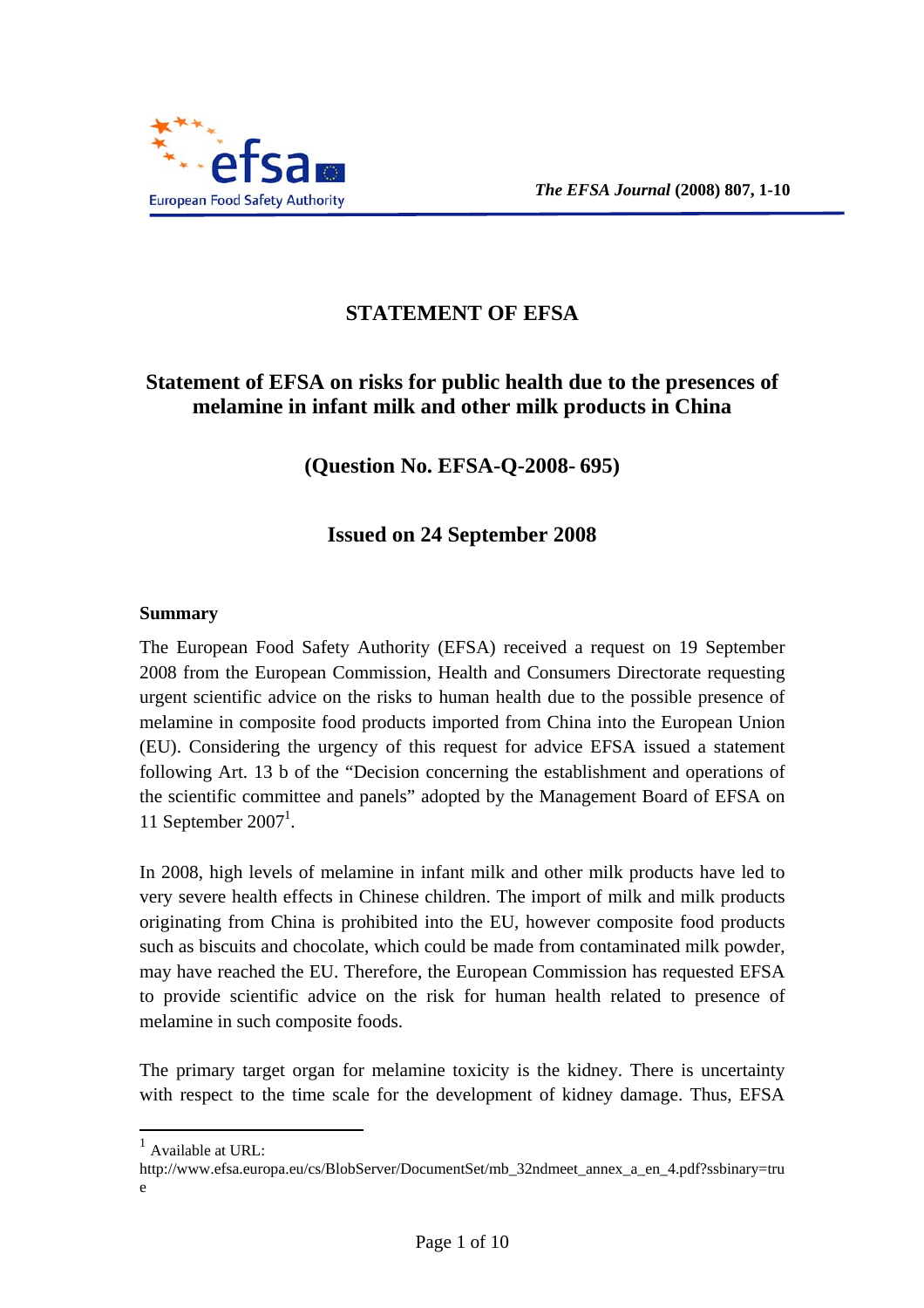applied a tolerable daily intake (TDI) of 0.5 mg/kg body weight (b.w.) in considering possible health effects which might occur with repeated consumption of melamine contaminated products over a relatively short period.

EFSA was asked to consider health effects due to melamine exposure via the consumption of contaminated biscuits and confectionary. Based on available data, EFSA developed a number of theoretical exposure scenarios for biscuits and chocolate containing milk powder both for adults and children. In the absence of actual data for milk powder, EFSA used the highest value of melamine (approximately 2,500 mg/kg) reported in Chinese infant formula as a basis for worst case scenarios.

Based on these scenarios, estimated exposure does not raise concerns for the health of adults in Europe should they consume chocolates and biscuits containing contaminated milk powder. Children with a mean consumption of biscuits, milk toffee and chocolate made with such milk powder would also not exceed the TDI. However, in worst case scenarios with the highest level of contamination, children with high daily consumption of milk toffee, chocolate or biscuits containing high levels of milk powder would exceed the TDI. Children who consume both such biscuits and chocolate could potentially exceed the TDI by more than threefold. However, EFSA noted that it is presently unknown whether such high level exposure scenarios may occur in Europe.

## **Keywords**

Melamine, composite food, exposure scenarios, Europe, health-based guidance value

## **Acknowledgement**

This statement was prepared by the EFSA Unit on Data Collection and Exposure (DATEX) and the Unit on Contaminants (CONTAM). EFSA wishes to thank the following members of the CONTAM Panel for their scientific advice during the drafting of this statement: Diane Benford, Josef Schlatter, Rolaf van Leeuwen and Philippe Verger.

## **Background to this request provided by the European Commission**

High levels of melamine are found in infant milk and other milk products in China. This has lead to very severe health effects in China.

The import into the EU of milk and milk products originating from China is prohibited by EU legislation. However, composite food products imported into the EU could contain or could be made from milk and milk products. From the import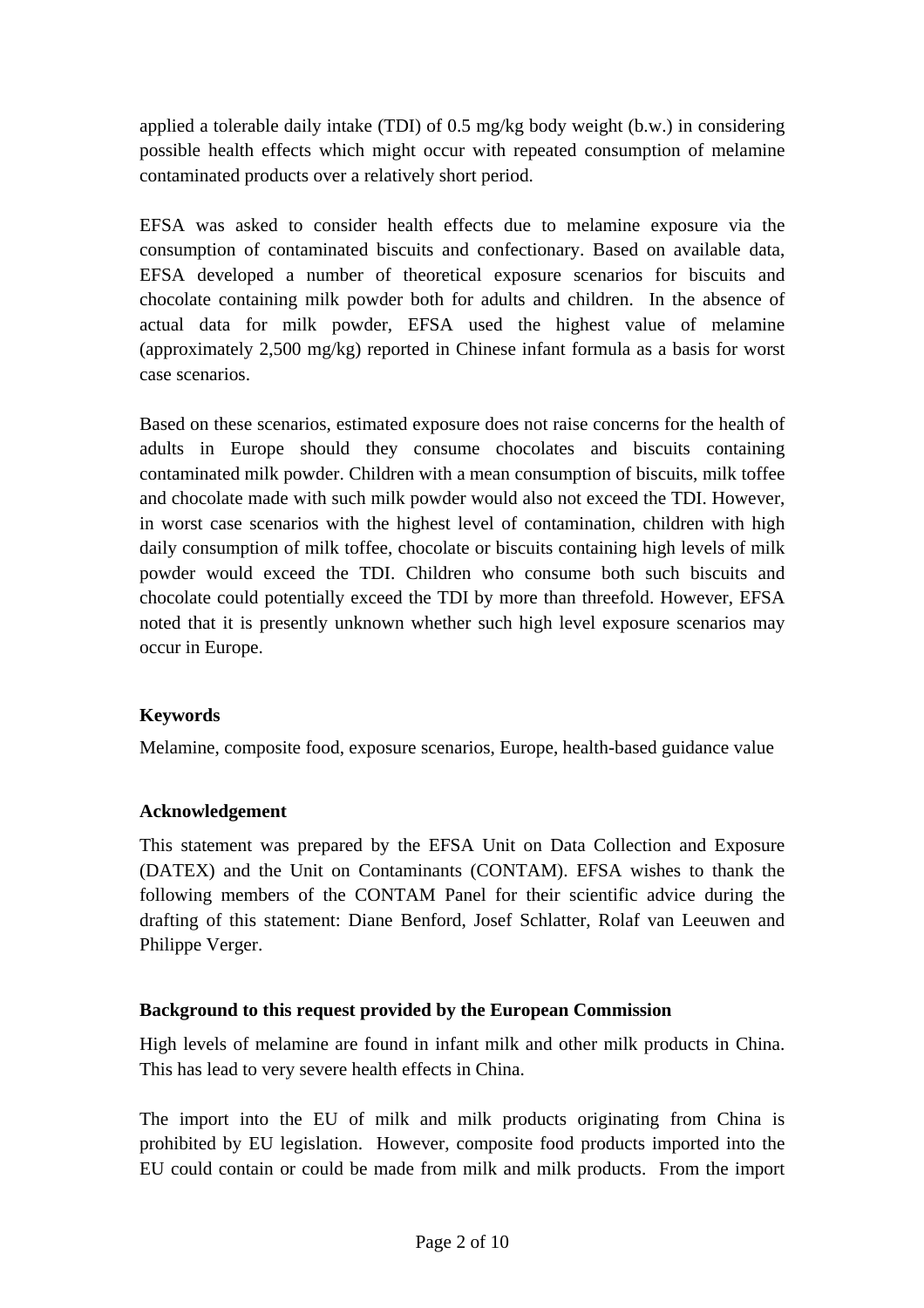statistics, it can be observed that significant amounts of biscuits and confectionary (chocolate) are imported from China. The competent authorities of the Member States and food business operators were asked to monitor the presence of melamine in imported composite food products.

It is referred to EFSA's provisional statement of 7 June 2007 related to melamine and structurally related compounds such as cyanuric acid in protein-rich ingredients used for feed and food (Question  $N^{\circ}$  EFSA-Q-2007-093). The Commission received data on the presence of melamine in infant formula and other milk products in China.

Even if for the time being there is no evidence that food products containing melamine have been imported into the EU, it is appropriate to assess, based on the information provided as regards the presence of melamine in milk and milk products, the possible (worst case) exposure of the European consumer from the consumption of composite food products such as biscuits and confectionary (in particular chocolate) containing or made from milk and milk products containing melamine.

Therefore, in accordance with Article 31 of Regulation (EC) No 178/2002, the European Commission asks the European Food Safety Authority to provide before 24 September 2008 a scientific advice on the risks for human health related to the presence of melamine in composite foods. All information available to the Commission on this contamination incident will be provided to EFSA directly to the official responsible for this request.

## **Evaluation**

## *Introduction*

Melamine (2,4,6-triamino-1,3,5-triazine, CAS number 108-78-1) is a chemical intermediate used in the manufacture of amino resins and plastics. Its use has a longstanding history since it has been commercially available from the late 1930s onwards (IARC, 1999) in a range of products i.e. in combination with formaldehyde to produce melamine resin as durable thermosetting plastics, and melamine foam, a polymeric cleaning product. Other end products include countertops, fabrics, glues and flame retardants. It is also a major component of pigment yellow 150 (colorant for inks and plastics), fertilizers, and derivatives of arsenical drugs for the treatment of African sleeping sickness (trypanosomiasis). Melamine is also a minor metabolite of cyromazine, an approved insecticide used on a broad range of vegetable crops (FAO, 2006).

In June 2007 EFSA issued a provisional statement on a request from the European Commission related to an urgent scientific opinion on the risks to animal and human health related to the presence of melamine and structurally related compounds such as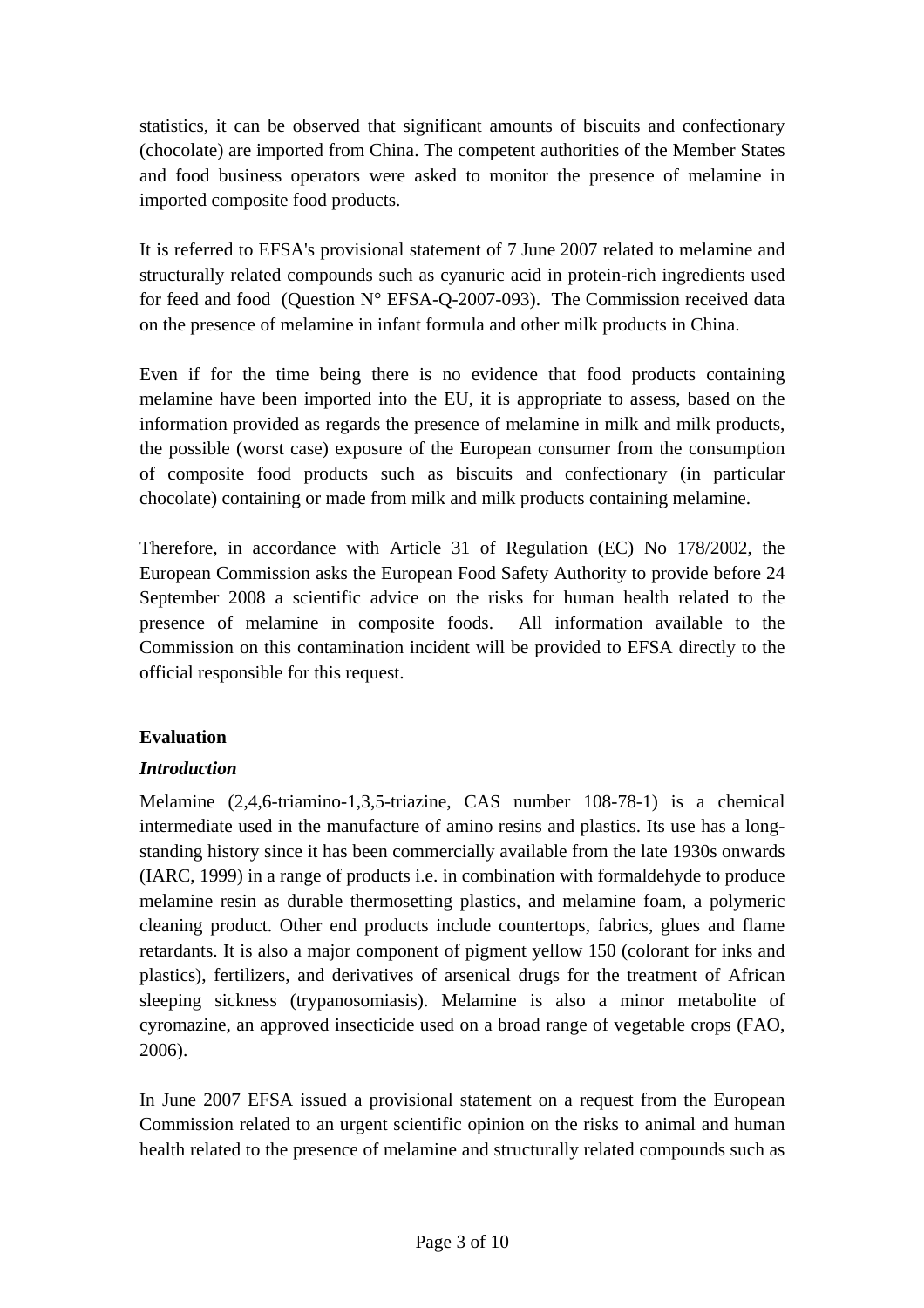cyanuric acid, ammeline and ammelide in protein rich ingredients used for feed and food (EFSA, 2007).

#### *Health based guidance value*

The primary target organ for melamine toxicity is the kidney. The former Scientific Committee for Food (SCF) derived a tolerable daily intake (TDI) of 0.5 mg/kg body weight (b.w.) for melamine in the context of food contact materials but no details were given for its derivation (EC, 1986). Considering the data available on melamine toxicity EFSA recommended applying the TDI of 0.5 mg/kg b.w. also for the contamination case in pet food (EFSA, 2007). Because there is uncertainty with respect to the time scale for development of kidney damage, EFSA used this TDI, which is protective for exposure over a lifetime, in considering possible effects of exposure to melamine over a relatively short period, such as might occur with repeated consumption of melamine contaminated products.

The U.S. Food and Drug Administration (FDA) derived a TDI for melamine of 0.63 mg/kg b.w. (FDA, 2007).

## *Legislation*

Melamine is approved for use as a monomer and as an additive in plastics with a specific migration limit of 30 mg/kg food (Commission Directive 2002/72/EC related to materials and articles intended to come into contact with foodstuffs from 6 August  $2002)^2$ .

## *Occurrence data on melamine*

## *Previous data in food and feed*

Since melamine is a raw material in the production of some plastic products used for serving food, low-level migration of melamine into the food has been reported. Thus, melamine was detected using liquid chromatography in beverages at levels of 0.54, 0.72, 1.42 and 2.2 mg/kg in coffee, orange juice, fermented milk and lemon juice respectively, with a limit of detection of 0.05 mg/L. These levels originated from migration of melamine from the cup, made of melamine-formaldehyde resin, into the beverage under experimental hot and acidic conditions (95°C for 30 min) (Ishiwata *et al.*, 1987). Much higher levels of melamine have been detected in food, feed or raw materials following fraudulent practices: data reported in 2007 by the U.S. FDA (FDA 2007) showed melamine in wheat gluten and rice protein concentrate imported from China at levels in the range of 2 to 80 g/kg, with a limit of detection of 0.05-0.1 mg/kg. Analyses of actual food and feed products showed melamine in pet food,

<sup>2</sup> OJ, L39/2 of 13.2.2003, p.1-42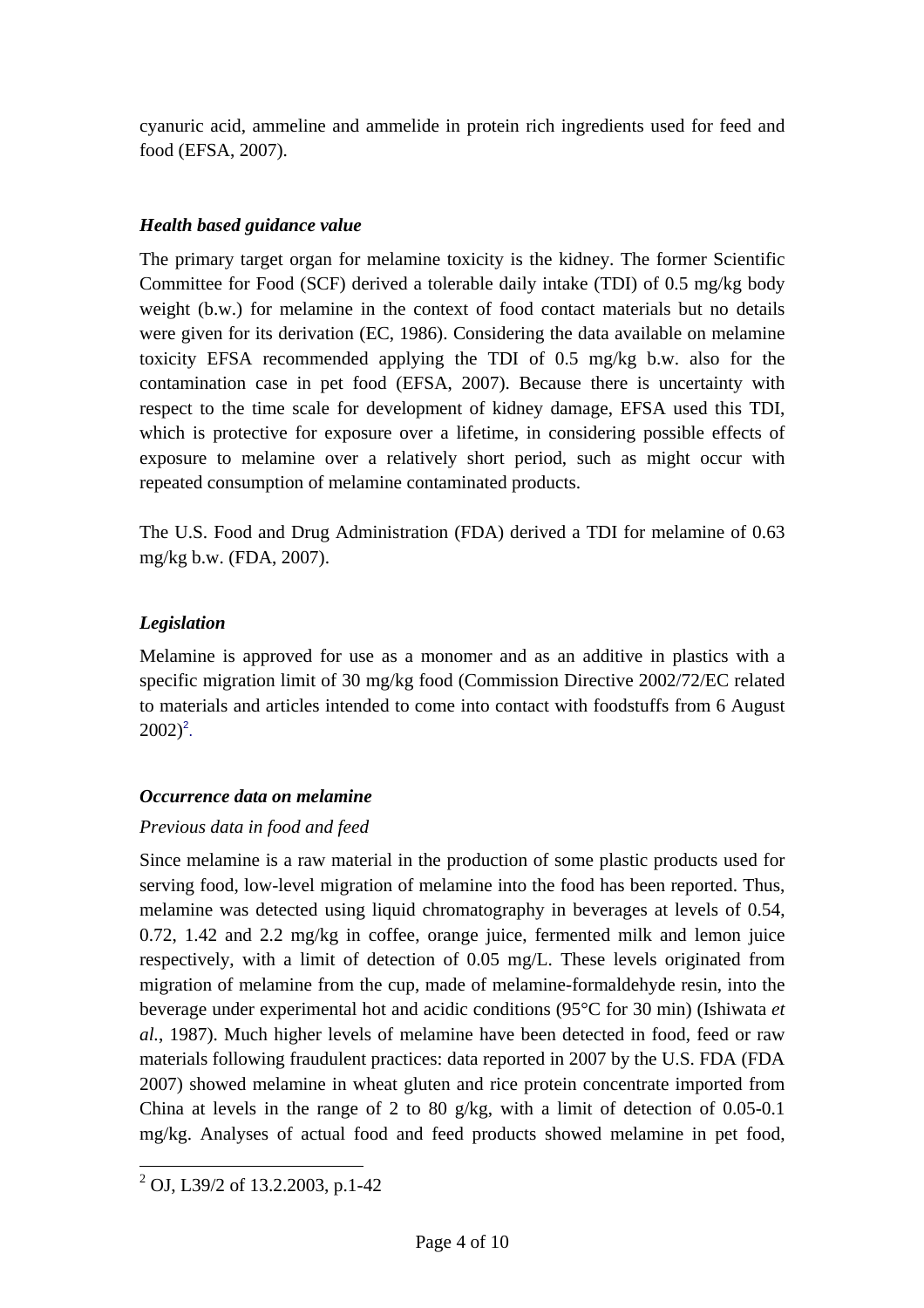bakery meal, swine feed and fish feed samples ranging from 9.4 to 1,952 mg/kg, 10.6 to 59.6 mg/kg, 30 to 120 mg/kg and 53 to 400 mg/kg, respectively (FDA, 2007).

#### *Current available data on infant formula and milk products from China*

Following the current infant formula contamination incident, the Chinese State Administration of Quality Supervision, Inspection and Quarantine (AQSIQ) has announced the result of a wide investigation into the extent of the melamine contamination of dairy products (AQSIQ news release 16 September 2008<sup>3</sup>). Among the 175 manufacturers of domestic powdered infant formula, 66 had halted production while 109 had their products tested by the AQSIQ. A total of 491 batches of products from those companies were tested. Melamine at varying levels was detected in 69 batches produced by 22 companies. Products of the remaining 87 companies did not test positive for melamine. Among all the companies having products with a positive detection of melamine, a maximum of 2,563 mg/kg was measured from one company. Positive samples from other companies had maximum values ranging from 0.09 mg/kg to 619 mg/kg. The median for the reported maximum values was 29 mg/kg. Tests conducted on liquid milk showed that 24 of the 1,202 batches tested were contaminated. The highest melamine concentration found in liquid milk was 8.6 mg/kg.

## *Manufacture of milk powder*

A major ingredient in infant formula is milk powder<sup>4</sup>. Whole (full cream) milk contains, typically, about 87% water and skim milk contains about 91% water. During milk powder manufacture this water is removed and approximately 13 kg of whole milk powder or 9 kg of skim milk powder can be made from 100 L of whole milk. There is thus a 10-fold concentration factor involved in producing milk powder from milk and equally melamine concentrations would be increased 10-fold in milk powder compared to liquid milk. The proportion of milk or milk powder in infant formula varies considerably between brands. There is no indication of the proportion of milk powder in samples reported positive for melamine. As an approximation it was thus assumed that the melamine concentration in the milk powder equated to the reported concentration in infant formula. In reality melamine concentration might be higher, but there could also be other sources of melamine in infant formulae present in which case the melamine concentration in milk powder might be lower.

As pointed out by the European Commission the importation of milk or milk products from China is prohibited by the EU legislation. However, milk powders of various types are used in a wide range of products other than infant formula such as baked

 $\overline{a}$  $3 \frac{\text{http://www.aqsiq.gov.cn/zjxw/zjxw/zjftpxw/200809/t20080916-89958.html}{h}$ 

<sup>4</sup> Council Directive 2001/114/EC of 20 December 2001 - OJ L15 of 17.1.2002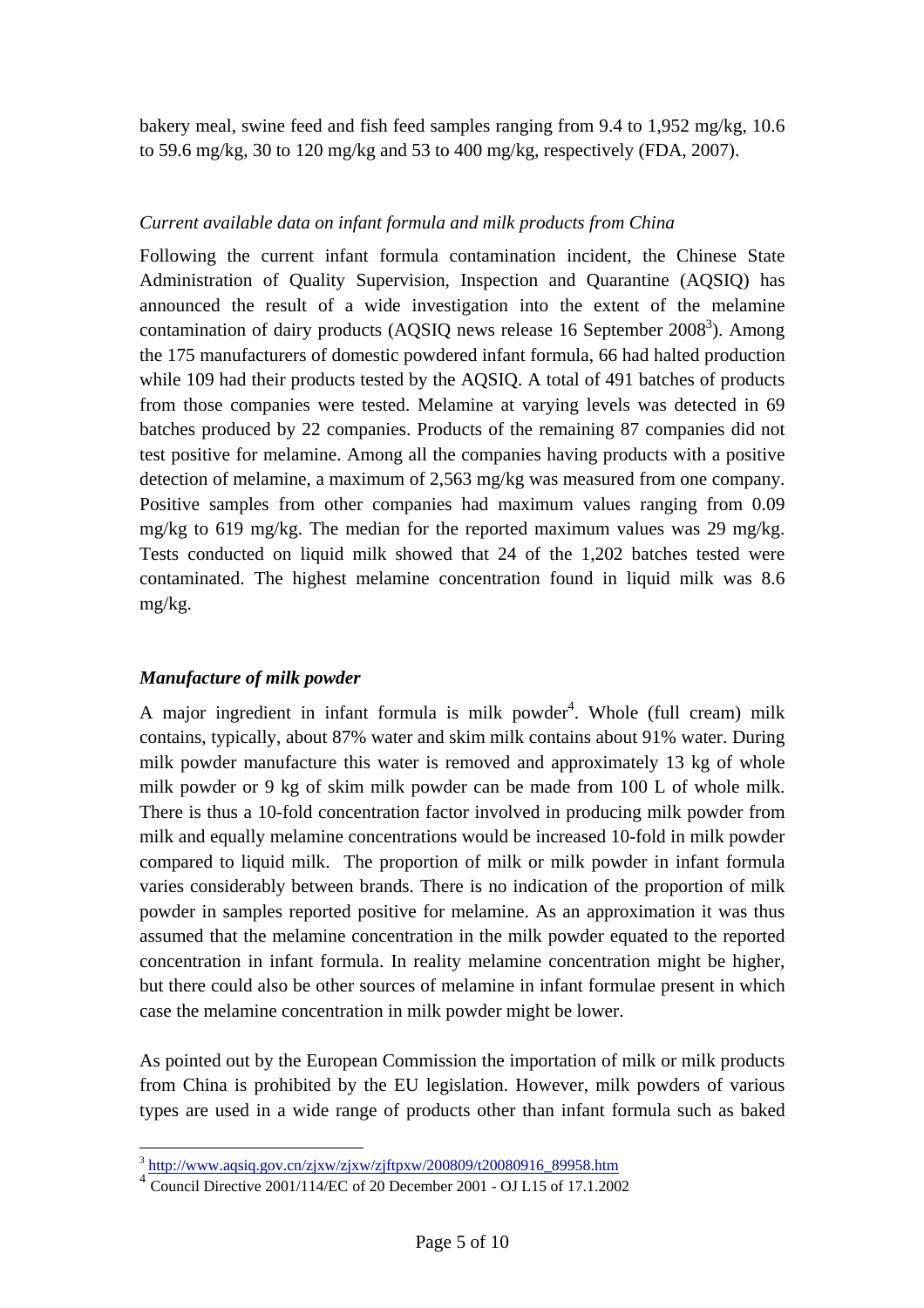goods, snacks and soups, chocolates and confectionary (e.g. milk chocolate), ice cream, infant formula, nutritional products for special use, reconstituted milks and other liquid beverages. According to the import statistics supplied to EFSA by the European Commission of products potentially containing milk or milk powder as an ingredient, biscuits and chocolate products are imported from China to the EU.

#### *Exposure scenarios*

#### *Hypothetical melamine dietary intake from biscuit consumption*

Biscuit is a collective description of a large range of different bakery wares of which only some contain milk as an ingredient. For milk-containing biscuits the bakery industry prefers to use non-fat milk solids in dried form as skim milk powder, but sometimes also dried whole milk powder, both for dough and fillings. In pastry or biscuit manufacturing the total amount of milk solids does not exceed 5%, and are typically between 1 and 3%. The situation is different for filled bakery ware. The mostly anhydrous creams may contain up to 20% milk powder (not more for taste reasons) but typically between 3 and 5%. Products like filled wafers and biscuits may have up to 75% filling cream resulting in a maximum of 16% of milk powder in filled bakery wares. In a likely scenario it is estimated that such biscuits would contain 2% of milk powder for plain biscuits and 3.5% of milk powder for filled biscuits.

It has been estimated that the average annual per capita consumption of biscuits and wafers varies from 0.5 kg in Ireland to 18.7 kg in the Netherlands with an EU mean of 8.0 kg (Caobisco website<sup>5</sup>). This is equivalent to an average EU daily per capita consumption of 0.022 kg. This is close to 10% of the overall cereal and cereal product consumption recorded in the Concise European Food Consumption database<sup>6</sup>. There is no indication of upper intake amounts in the Caobisco information, but referring to the Concise database high consumers at the  $95<sup>th</sup>$  percentile level have a consumption close to double that of average consumers or, if applying this proportion to the Caobisco information, an estimated daily consumption of 0.044 kg.

Several scenarios for the dietary exposure to melamine from biscuit consumption are presented in Table 1. Two concentrations of melamine in milk powder were assumed (29 and 2.563 mg/kg – see page 5) as well as biscuits with three different concentrations of milk powder  $(2, 3.5 \text{ and } 16\%)$  consumed at mean or  $95<sup>th</sup>$  percentile amounts (0.022 or 0.044 kg per day). Calculations are presented for adults at 60 kg b.w. and children at 20 kg b.w.

 $\frac{5}{6}$  http://www.caobisco.com/doc\_uploads/Charts/consumption\_biscuits.pdf 6 http://www.efsa.eu.int/EFSA/ScientificPanels/DATEX/efsa\_locale-

<sup>1178620753812</sup>\_ConciseEuropeanConsumptionDatabase.htm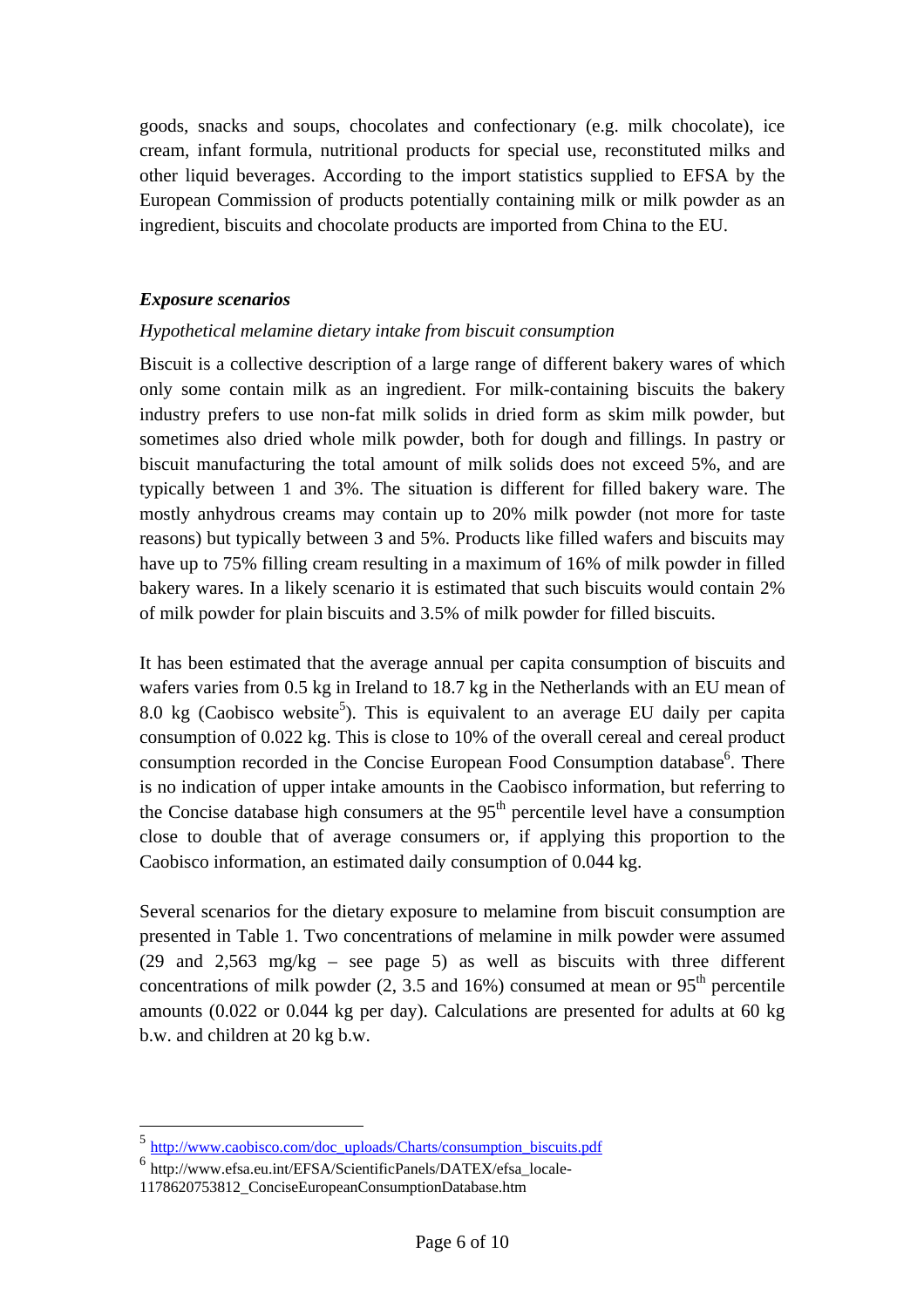| <b>Melamine concentration</b> |                              | Dietary exposure mg/kg b.w. per day |                   |                    |                               |
|-------------------------------|------------------------------|-------------------------------------|-------------------|--------------------|-------------------------------|
|                               |                              | 60 kg adult                         |                   | 20 kg child        |                               |
|                               |                              | Mean <sup>a)</sup>                  | 95th percentileb) | Mean <sup>a)</sup> | 95th percentile <sup>b)</sup> |
| Milk powder                   | Plain biscuit (2%)           |                                     |                   |                    |                               |
| 29 mg/kg                      | $0.6$ mg/kg                  | 0.0002                              | 0.0004            | 0.0006             | 0.0013                        |
| 2563 mg/kg                    | 51.3 mg/kg                   | 0.0188                              | 0.0376            | 0.0564             | 0.1128                        |
|                               | Filled biscuit (3.5%)        |                                     |                   |                    |                               |
| 29 mg/kg                      | $1.0 \text{ mg/kg}$          | 0.0004                              | 0.0007            | 0.0011             | 0.0022                        |
| 2563 mg/kg                    | 89.7 mg/kg                   | 0.0329                              | 0.0658            | 0.0987             | 0.1974                        |
|                               | Quality filled biscuit (16%) |                                     |                   |                    |                               |
| 29 mg/kg                      | 4.6 mg/kg                    | 0.0017                              | 0.0034            | 0.0051             | 0.0102                        |
| 2563 mg/kg                    | 410.1 mg/kg                  | 0.1504                              | 0.3007            | 0.4511             | 0.9022                        |

**Table 1:** Scenarios for potential melamine dietary intake from consumption of contaminated biscuits imported from China.

a) Mean daily consumption of 0.022 kg

b) 95<sup>th</sup> percentile daily consumption of 0.044 kg

Dietary exposure estimates vary between 0.0002 and 0.3007 mg/kg bodyweight per day for adults and between 0.0006 and 0.9022 mg/kg b.w. per day for children. The highest calculated exposure for children involving filled biscuits with a high level of milk powder exceeds the TDI. However, there is currently no information on whether such products are imported from China into Europe and how frequent such high level exposure may occur in Europe.

## *Hypothetical melamine dietary intake from confectionary consumption*

Milk is used in milk toffees (also called fudge) or fillings for hard boiled candies. The normal percentage in toffees is about 10-12% of milk powder and even lower for filled candies.

Milk chocolate is formulated by substituting whole milk powder for a portion of the cacoa mass used in producing sweet chocolate. According to the EU legislation<sup>7</sup>, milk chocolate must contain a minimum of 14% milk solid and family chocolate 20% of milk powder. However, manufacturers usually exceed this value, frequently going to 15–25 percent whole milk solid. In the exposure scenario for chocolate the upper end at 25% was used (see Table 2). Higher amounts of milk powder would negatively influence the taste of the product and are unlikely in practice.

It has been estimated that the average annual per capita consumption of chocolate confectionary varies from 0.8 kg in Poland to 10.0 kg in the United Kingdom with an EU mean of 5.2 kg (Caobisco website<sup>8</sup>). This is equivalent to an average EU daily per capita consumption of 0.014 kg. This is 36% of the overall sugar and sugar products

<sup>7</sup> Directive 2000/36/EC of the European Parliament and of the Council - OJ L197 of 3.8.2000

<sup>8</sup> http://www.caobisco.com/doc\_uploads/Charts/consumption\_choco.pdf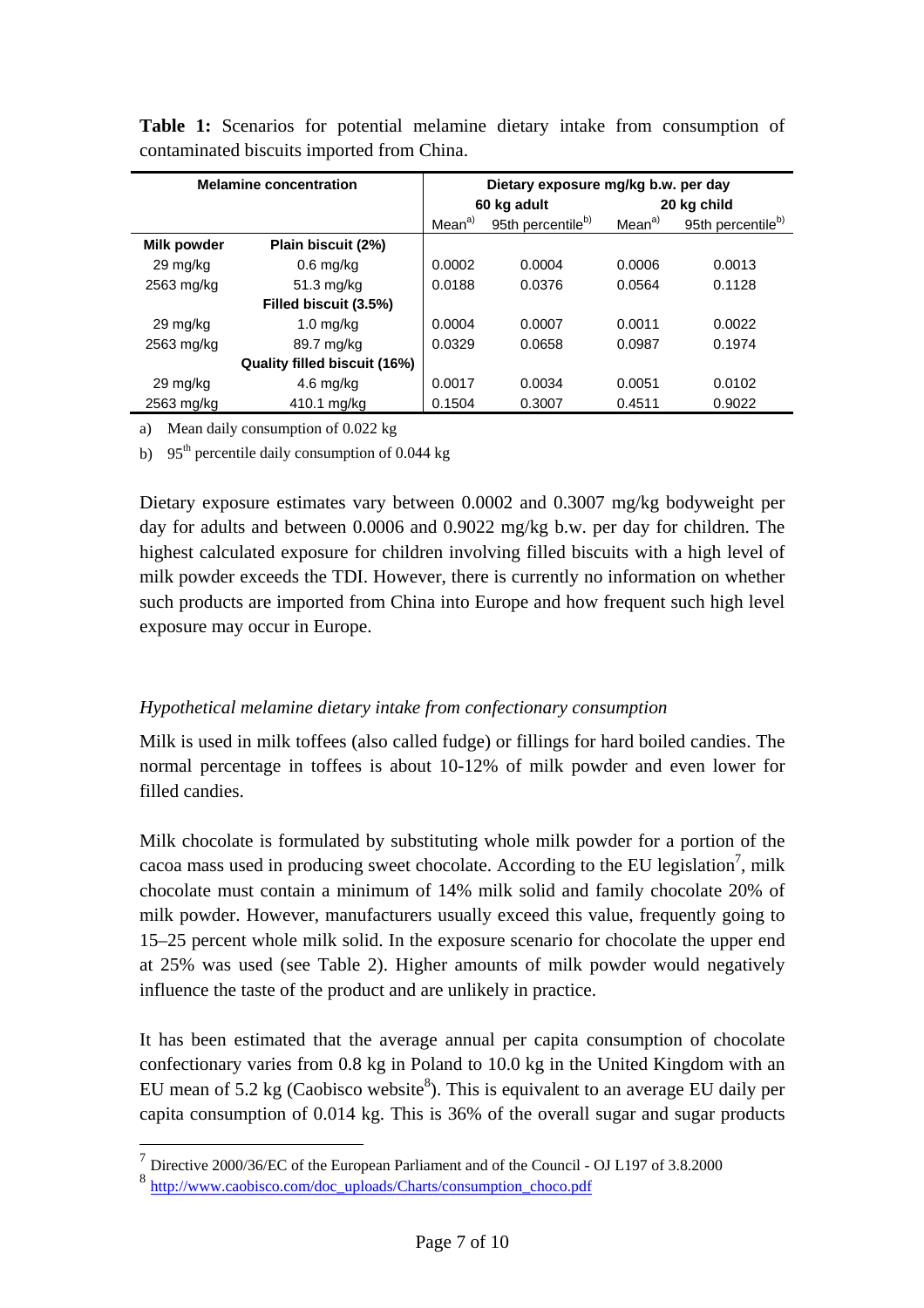including chocolate consumption recorded in the Concise European Food Consumption database. There is no indication of upper intake amounts in the Caobisco information, but referring to the Concise database high consumers at the  $95<sup>th</sup>$  percentile level have a consumption three times that of average consumers or, if applying this proportion to the Caobisco information, an estimated daily consumption of 0.042 kg.

Several scenarios for the dietary exposure to melamine from confectionary consumption are presented in Table 2. Two melamine concentration levels for milk powder are assumed (29 and 2,563 mg/kg) as well as confectionary with two concentrations of milk powder (10 and 25%) consumed at mean or  $95<sup>th</sup>$  percentile amounts (0.014 or 0.042 kg per day). Calculations are presented for adults at 60 kg b.w. and children at 20 kg b.w.

**Table 2:** Scenarios for potential melamine dietary intake from consumption of contaminated confectionary imported from China.

| <b>Melamine concentration</b> |                     | Dietary exposure mg/kg b.w. per day |                   |                    |                               |  |
|-------------------------------|---------------------|-------------------------------------|-------------------|--------------------|-------------------------------|--|
|                               |                     | 60 kg adult                         |                   | 20 kg child        |                               |  |
|                               |                     | Mean <sup>a)</sup>                  | 95th percentileb) | Mean <sup>a)</sup> | 95th percentile <sup>b)</sup> |  |
| Milk powder                   | Milk toffee (10%)   |                                     |                   |                    |                               |  |
| 29 mg/kg                      | $2.9 \text{ mg/kg}$ | 0.0007                              | 0.0020            | 0.0020             | 0.0061                        |  |
| 2563 mg/kg                    | 256.3 mg/kg         | 0.0598                              | 0.1794            | 0.1794             | 0.5382                        |  |
|                               | Chocolate (25%)     |                                     |                   |                    |                               |  |
| 29 mg/kg                      | $7.3 \text{ mg/kg}$ | 0.0017                              | 0.0051            | 0.0051             | 0.0152                        |  |
| 2563 mg/kg                    | 640.8 mg/kg         | 0.1495                              | 0.4485            | 0.4485             | 1.3456                        |  |

a) Mean daily consumption of 0.014 kg

b) 95<sup>th</sup> percentile daily consumption of 0.042 kg

Dietary exposure to melamine from confectionary consumption varies between 0.0007 and 0.4485 mg/kg bodyweight per day for adults and between 0.0020 and 1.3456 mg/kg bodyweight per day for children. The highest calculated exposure for children involving chocolate with a high level of milk powder exceeds the TDI by more than two times. However, there is currently no information on whether such products are imported from China into Europe and how frequently such high level exposure may occur in Europe.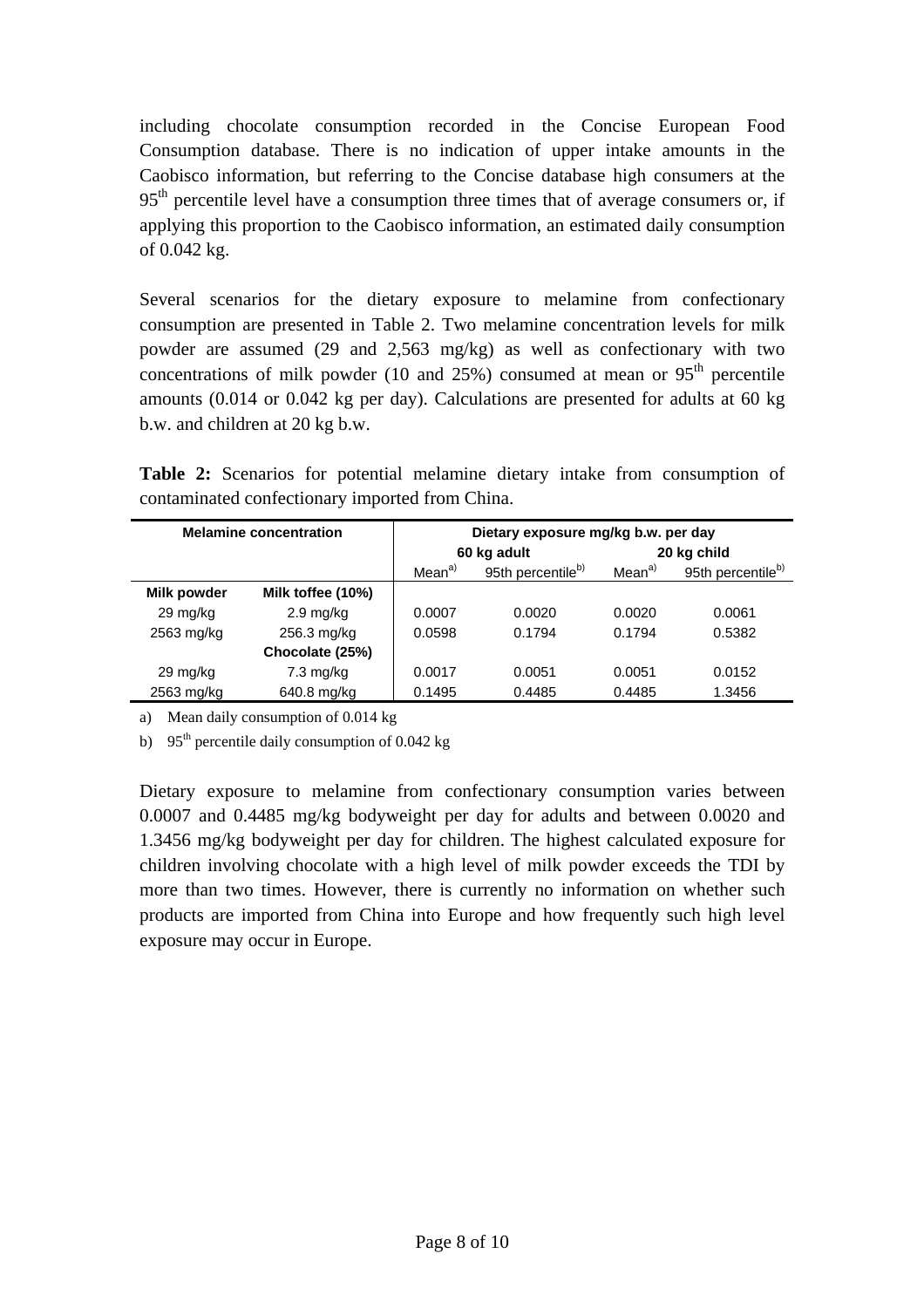#### *Exposure estimates compared to the health based guidance value*

Results from the dietary exposure scenarios developed in Tables 1 and 2 were compared with the TDI (Table 3).

| <b>Table 3:</b> A comparison of dietary exposure to melamine in relation to the TDI of 0.5 |  |
|--------------------------------------------------------------------------------------------|--|
| $mg/kg$ .                                                                                  |  |

| <b>Melamine concentration</b> | Dietary exposure in proportion of TDI |                             |             |                             |
|-------------------------------|---------------------------------------|-----------------------------|-------------|-----------------------------|
|                               | 60 kg adult                           |                             | 20 kg child |                             |
|                               | Mean                                  | 95 <sup>th</sup> percentile | Mean        | 95 <sup>th</sup> percentile |
| Plain biscuit (2%)            |                                       |                             |             |                             |
| Median                        | 0.0%                                  | 0.1%                        | 0.1%        | 0.3%                        |
| High                          | 4%                                    | 8%                          | 11%         | 23%                         |
| Filled biscuit (3.5%)         |                                       |                             |             |                             |
| Median                        | 0.1%                                  | 0.1%                        | 0.2%        | 0.4%                        |
| High                          | 7%                                    | 13%                         | 20%         | 40%                         |
| Quality filled biscuit (16%)  |                                       |                             |             |                             |
| Median                        | 0.3%                                  | 0.7%                        | 1%          | 2%                          |
| High                          | 30%                                   | 60%                         | 90%         | 180%                        |
| Milk toffee (10%)             |                                       |                             |             |                             |
| Median                        | 0.1%                                  | 0.4%                        | 0.4%        | 1.2%                        |
| High                          | 12%                                   | 36%                         | 36%         | 108%                        |
| Chocolate (25%)               |                                       |                             |             |                             |
| Median                        | 0.3%                                  | 1%                          | $1\%$       | 3%                          |
| High                          | 30%                                   | 90%                         | 90%         | 269%                        |
| <b>Combined consumption</b>   |                                       |                             |             |                             |
| <b>Biscuit</b>                | 30%                                   |                             | 90%         |                             |
| Chocolate                     |                                       | 90%                         |             | 269%                        |
| Combined                      |                                       | 120%                        |             | 359%                        |
| <b>Biscuit</b>                |                                       | 60%                         |             | 180%                        |
| Chocolate                     | 30%                                   |                             | 90%         |                             |
| Combined                      |                                       | 90%                         |             | 270%                        |

Based on these scenarios calculated exposure does not raise concerns for the health of adults in Europe should they consume chocolates and biscuits containing contaminated milk powder. In worst case scenarios, children eating products with the highest melamine contamination level reported at the  $95<sup>th</sup>$  percentile level either as biscuits or confectionary could exceed the TDI of 0.5 mg/kg bodyweight on individual occasions. If consuming both chocolate and biscuits there is the potential for children to exceed the TDI by more than three times. It should be remembered that the dietary exposure calculation involving quality filled biscuits might be a gross overestimation of the actual situation since there is no indication that China exports such products to Europe, but it can not be completely excluded. The chocolate scenario is considered more realistic.